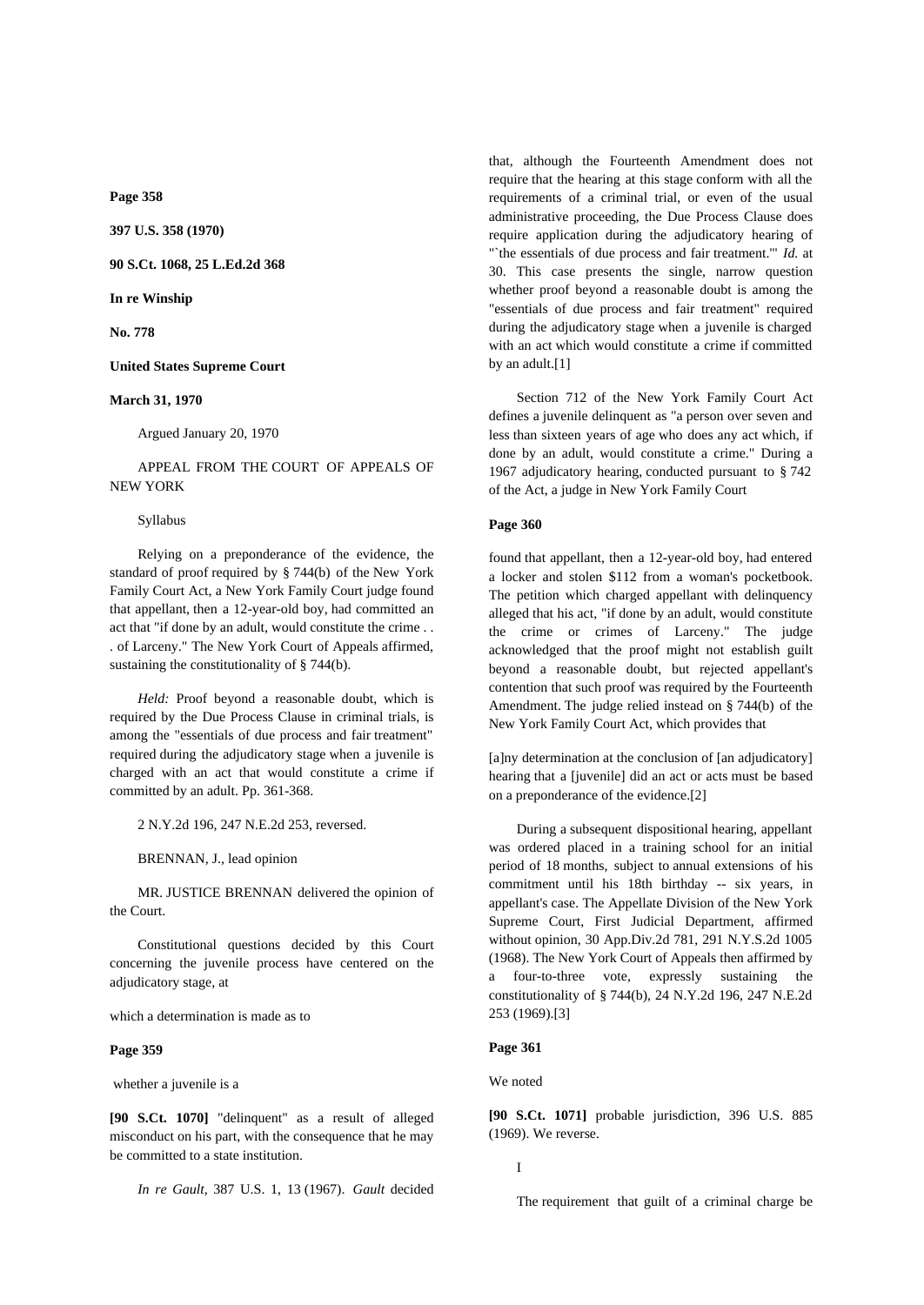established by proof beyond a reasonable doubt dates at least from our early years as a Nation. The

demand for a higher degree of persuasion in criminal cases was recurrently expressed from ancient times, [though] its crystallization into the formula "beyond a reasonable doubt" seems to have occurred as late as 1798. It is now accepted in common law jurisdictions as the measure of persuasion by which the prosecution must convince the trier of all the essential elements of guilt.

 C. McCormick, Evidence § 321, pp. 681-682 (1954); *see also* J.Wigmore, Evidence § 2497 (3d ed.1940). Although virtually unanimous adherence to the reasonable doubt standard in common law jurisdictions may not conclusively establish it as a requirement of due process, such adherence does "reflect a profound judgment about the

## **Page 362**

way in which law should be enforced and justice administered." *Duncan v. Louisiana* , 391 U.S. 145, 155 (1968).

 Expressions in many opinions of this Court indicate that it has long been assumed that proof of a criminal charge beyond a reasonable doubt is constitutionally required. *See, for example, Miles v. United States,* 103 U.S. 304, 312 (1881); *Davis v. United States*, 160 U.S. 469, 488 (1895); *Holt v. United States*, 218 U.S. 245, 253 (1910); *Wilson v. United States*, 232 U.S. 563, 569-570 (1914); *Brinegar v. United States*, 338 U.S. 160, 174 (1949); *Leland v. Oregon*, 343 U.S. 790, 795 (1952); *Holland v. United States*, 348 U.S. 121, 138 (1954); *Speiser v. Randall* , 357 U.S. 513, 525-526 (1958). *Cf. Coffin v. United States*, 156 U.S. 432 (1895). Mr. Justice Frankfurter stated that

[i]t is the duty of the Government to establish . . . guilt beyond a reasonable doubt. This notion -- basic in our law and rightly one of the boasts of a free society -- is a requirement and a safeguard of due process of law in the historic, procedural content of "due process."

 *Leland v. Oregon, supra,* at 802-803 (dissenting opinion). In a similar vein, the Court said in *Brinegar v. United States, supra,* at 174, that

[g]uilt in acriminal case must be proved beyond a reasonable doubt and by evidence confined to that which long experience in the common law tradition, to some extent embodied in the Constitution, has crystalized into rules of evidence consistent with that standard. These rules are historically grounded rights of our system, developed to safeguard men from dubious and unjust convictions, with resulting forfeitures of life, liberty and property.

 *Davis v. United States, supra,* at 488, stated that the requirement is implicit in "constitutions . . . [which] recognize the fundamental principles that are deemed essential for the protection of life and liberty." In *Davis,* a murder conviction was

#### **Page 363**

reversed because the trial judge instructed the jury that it was their duty to convict when the evidence was equally balanced regarding the sanity of the accused. This Court said:

On the contrary, he is entitled to an acquittal of the specific crime charged if, upon all the evidence, there is reasonable doubt whether he was capable in law of committing crime. . . . No man should be deprived of his life under the forms of law unless the jurors who try him are able, upon their consciences, to say that the evidence before them . . . is sufficient to show beyond a reasonable doubt the existence of every fact necessary to constitute the crime charged.

*Id.* at 484, 493.

 The reasonable doubt standard plays a vital role in the American scheme of criminal procedure. It is a prime instrument for reducing the risk of convictions resting on factual error. The standard provides concrete substance for the presumption of innocence -- that bedrock and elementary" principle whose "enforcement lies at the foundation of the administration of our criminal law." *Coffin v. United States, supra,* at 453. As the dissenters in the New York Court of Appeals observed, and we agree,

a person accused of a crime . . . would be at a severe disadvantage, a disadvantage amounting to a lack of fundamental fairness, if he could be adjudged guilty and imprisoned for years on the strength of the same evidence as would suffice in a civil case.

24 N.E.2d at 205, 247 N.E.2d at 259.

 The requirement of proof beyond a reasonable doubt has this vital role in our criminal procedure for cogent reasons. The accused, during a criminal prosecution, has at stake interests of immense importance, both because of the possibility that he may lose his liberty upon conviction and because of the certainty that he would be stigmatized by the conviction. Accordingly, a society

## **Page 364**

that values the good name and freedom of every individual should not condemn a man for commission of a crime when there is reasonable doubt about his guilt. As we said in *Speiser v. Randall, supra,* at 525-526:

There is always, in litigation, a margin of error, representing error in factfinding, which both parties must take into account. Where one party has at stake an interest of transcending value -- as a criminal defendant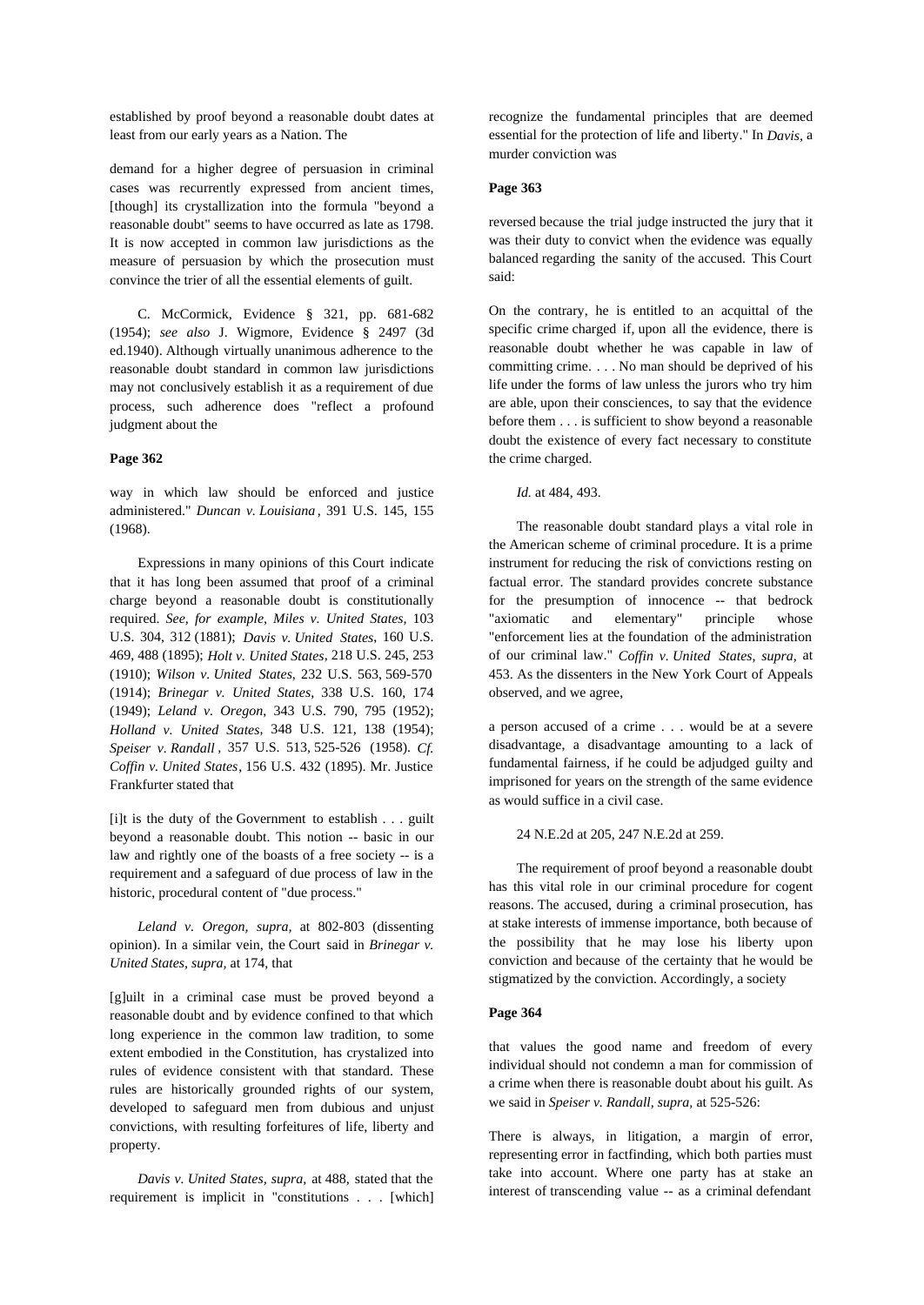his liberty -- this margin of error is reduced as to him by the process of placing on the other party the burden of . . . persuading the factfinder at the conclusion of the trial of his guilt beyond a reasonable doubt. Due process commands that no man shall lose his liberty unless the Government has borne the burden of . . . convincing the factfinder of his guilt.

 To this end, the reasonable doubt standard is indispensable, for it "impresses on the trier of fact the necessity of reaching a subjective state of certitude of the facts in issue." Dorsen & Rezneck, *In Re Gault* and the Future of Juvenile Law, 1 Family Law Quarterly, No. 4, pp. 1, 26 (1967).

 Moreover, use of the reasonable doubt standard is indispensable to command the respect and confidence of the community in applications of the criminal law. It is critical that the moral force of the criminal law not be diluted by a

**[90 S.Ct. 1073]** standard of proof that leaves people in doubt whether innocent men are being condemned. It is also important in our free society that every individual going about his ordinary affairs have confidence that his government cannot adjudge him guilty of a criminal offense without convincing a proper factfinder of his guilt with utmost certainty.

 Lest there remain any doubt about the constitutional stature of the reasonable doubt standard, we explicitly hold that the Due Process Clause protects the accused against conviction except upon proof beyond a reasonable doubt of every fact necessary to constitute the crime with which he is charged.

#### **Page 365**

#### **II** and the same state of  $\mathbf{I}$

 We turn to the question whether juveniles, like adults, are constitutionally entitled to proof beyond a reasonable doubt when they are charged with violation of a criminal law. The same considerations that demand extreme caution in factfinding to protect the innocent adult apply as well to the innocent child. We do not find convincing the contrary arguments of the New York Court of Appeals. *Gault* rendered untenable much of the reasoning relied upon by that court to sustain the constitutionality of § 744(b). The Court of Appeals indicated that a delinquency adjudication

is not a "conviction" (§ 781); that it affects no right or privilege, including the right to hold public office or to obtain alicense (§ 782), and a cloak of protective confidentiality is thrown around all the proceedings (§§ 783-784).

 24 N.Y.2d at 200, 247 N.E.2d at 255-256. The court said further:

The delinquency status is not made a crime, and the proceedings are not criminal. There is, hence, no deprivation of due process in the statutory provision [challenged by appellant]....

 24 N.Y.2d at 203, 247 N.E.2d at 257. In effect the Court of Appeals distinguished the proceedings in question here from a criminal prosecution by use of what *Gault* called the "`civil' label of convenience which has been attached to juvenile proceedings." 387 U.S. at 50. But *Gault* expressly rejected that distinction as a reason for holding the Due Process Clause inapplicable to a juvenile proceeding. 387 U.S. at 50-51. The Court of Appeals also attempted to justify the preponderance standard on the related ground that juvenile proceedings are designed "not to punish, but to save the child." 24 N.Y.2d at 17, 247 N.E.2d at 254. Again, however, *Gault* expressly rejected this justification. 387 U.S. at 27. We made clear in that decision that civil labels and good

## **Page 366**

intentions do not themselves obviate the need for criminal due process safeguards in juvenile courts, for

[a] proceeding where the issue is whether the child will be found to be "delinquent" and subjected to the loss of his liberty for years is comparable in seriousness to a felony prosecution.

*Id.* at 36.

 Nor do we perceive any merit in the argument that to afford juveniles the protection of proof beyond a reasonable doubt would risk destruction of beneficial aspects of the juvenile process.[4] Use of the reasonable doubt standard during the adjudicatory hearing will not disturb New York's policies that a finding that a child has violated a criminal law does not constitute a criminal conviction, that such a finding does not deprive the child of his civil rights, and that juvenile proceedings are confidential. Nor will there be any effect on the informality, flexibility, or speed of the hearing at which the factfinding takes place. And the opportunity during the post-adjudicatory or dispositional hearing for a wide-ranging review of the child's social history and for his individualized treatment will remain unimpaired. Similarly, there will be no effect on the procedures

### **Page 367**

distinctive to juvenile proceedings that are employed prior to the adjudicatory hearing.

The Court of Appeals observed that

a child's best interest is not necessarily, or even probably, promoted if he wins in the particular inquiry which may bring him to the juvenile court.

24 N.Y.2d at 199, 247 N.E.2d at 255. It is true, of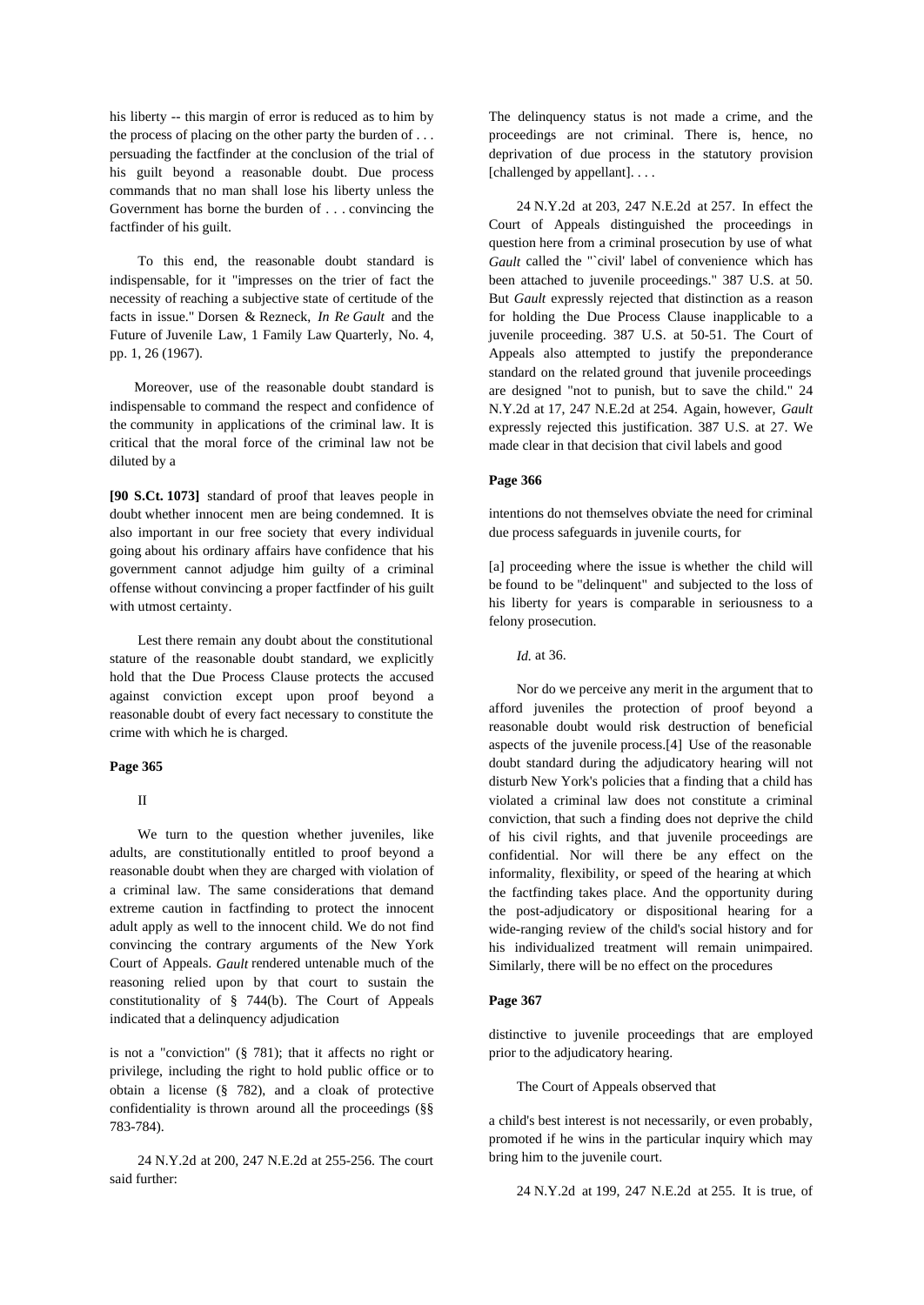course, that the juvenile may be engaging in a general course of conduct inimical to his welfare that calls for judicial intervention. But that intervention cannot take the form of subjecting the child to the stigma of a finding that he violated a criminal law[5] and to the possibility of institutional confinement on proof insufficient to convict him were he an adult.

 We conclude, as we concluded regarding the essential due process safeguards applied in *Gault,* that the observance of the standard of proof beyond a reasonable doubt "will not compel the States to abandon or displace any of the substantive benefits of the juvenile process." *Gault, supra,* at 21.

Finally, we reject the Court of Appeals' suggestion that there is, in any event, only a "tenuous difference" between the reasonable doubt and preponderance standards. The suggestion is singularly unpersuasive. In this very case, the trial judge's ability to distinguish between the two standards enabled him to make a finding of guilt that he conceded he might not have made under the standard of proof beyond a reasonable doubt. Indeed, the trial judge's action evidences the accuracy of the observation of commentators that

the preponderance test is susceptible to the misinterpretation

### **Page 368**

that it calls on the trier of fact merely to perform an abstract weighing of the evidence in order to determine which side has produced the greater quantum, without regard to its effect in convincing his mind of the truth of the proposition asserted.

Dorsen & Rezneck, *supra,* at 26-27.[6]

# III

 In sum, the constitutional safeguard of proof beyond a reasonable doubt is as much required during the adjudicatory stage of a delinquency proceeding as are those constitutional safeguards applied in *Gault* -- notice of charges, right to counsel, the rights of confrontation and examination, and the privilege against self-incrimination. We therefore hold, in agreement with Chief Judge Fuld in dissent in the Court of Appeals,

that, where a 12-year-old child is charged with an act of stealing which renders him liable to confinement for as long as six years, then, as a matter of due process . . . the case against him must be proved beyond a reasonable doubt.

24 N.Y.2d at 207, 247 N.E.2d at 260.

*Reversed.*

HARLAN, J., concurring

#### MR. JUSTICE HARLAN, concurring.

 No one, I daresay, would contend that state juvenile court trials are subject to no federal constitutional limitations. Differences have existed, however, among the members of this Court as to what constitutional protections do apply. *See* In re Gault, 387 U.S. 1 (1967).

## **Page 369**

 The present case draws in question the validity of a New York statute that permits a determination of juvenile delinquency, founded on a charge of criminal conduct, to be made on a standard of proof that is less rigorous than that which would obtain had the accused been tried for the same conduct in an ordinary criminal case. While I am in full agreement that this statutory provision offends the requirement of fundamental fairness embodied in the Due Process Clause of the Fourteenth Amendment, I am constrained to add something to what my Brother BRENNAN has written for the Court, lest the true nature of the constitutional problem presented become obscured or the impact on state juvenile court systems of what the Court holds today be exaggerated.

I

 Professor Wigmore, in discussing the various attempts by courts to define how convinced one must be to be convinced beyond a reasonable doubt, wryly observed:

The truth is that no one has yet invented or discovered a mode of measurement for the intensity of human belief. Hence, there can be yet no successful method of communicating intelligibly . . . a sound method of self-analysis for one's belief,

9 J. Wigmore, Evidence 325 (3d ed.1940).[1]

 Notwithstanding Professor Wigmore's skepticism, we have before us a case where the choice of the standard of proof has made a difference: the juvenile court judge below forthrightly acknowledged that he believed by a preponderance of the evidence, but was not convinced beyond a reasonable doubt, that appellant stole \$112 from the complainant's pocketbook. Moreover, even though the labels used for alternative standards of proof are

### **Page 370**

vague, and not a very sure guide to decisionmaking, the choice of the standard for a particular variety of adjudication does, I think, reflect a very fundamental assessment of the comparative social costs of erroneous factual determinations.[2]

 To explain why I think this so, I begin by stating two propositions, neither of which I believe can be fairly disputed. First, in a judicial proceeding in which there is a dispute about the facts of some earlier event, the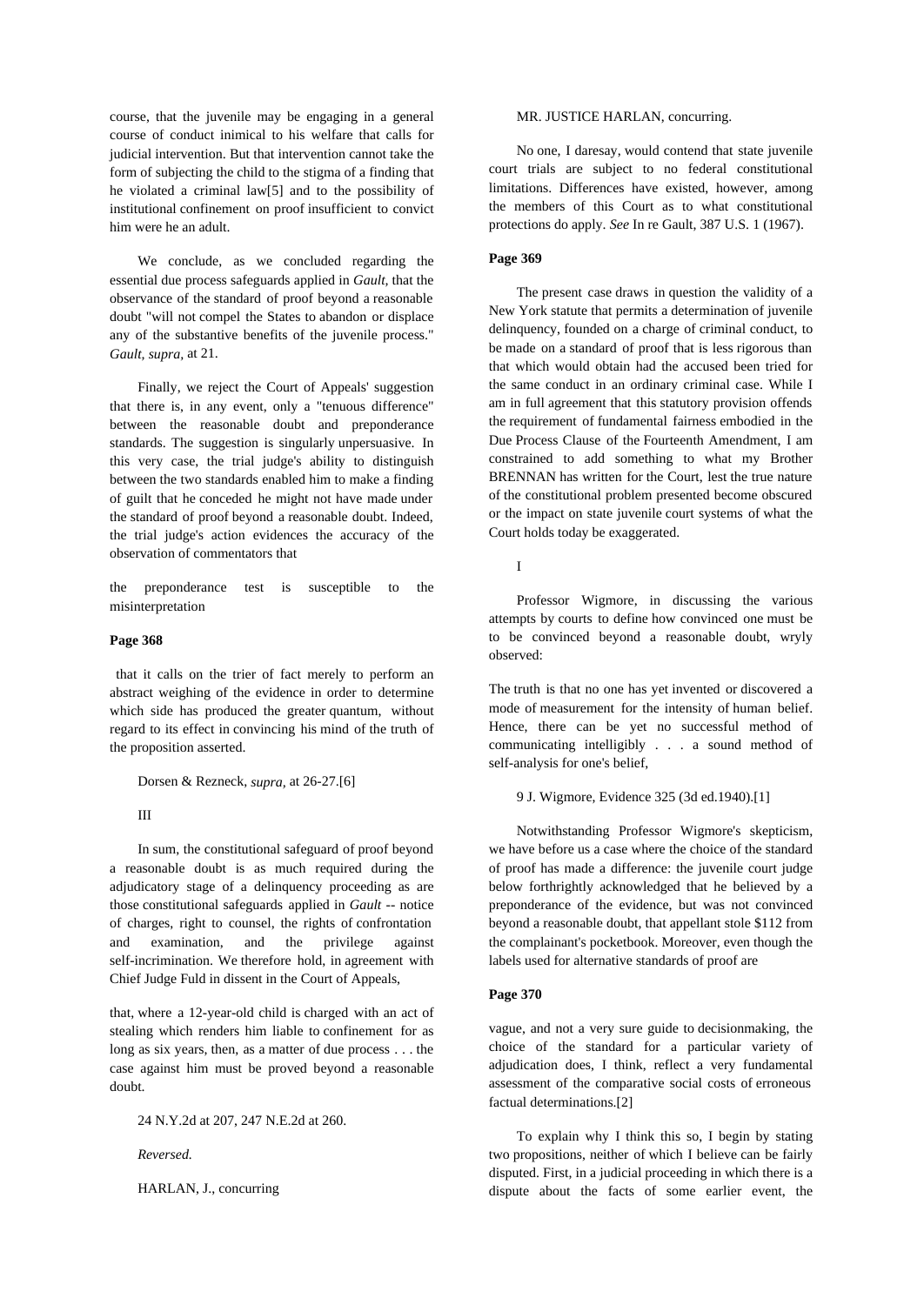factfinder cannot acquire unassailably accurate knowledge of what happened. Instead, all the factfinder can acquire is a belief of what *probably* happened. The intensity of this belief -- the degree to which a factfinder is convinced that a given act actually occurred -- can, of course, vary. In this regard, a standard of proof represents an attempt to instruct the factfinder concerning the degree of confidence our society thinks he should have in the correctness of factual conclusions for a particular type of adjudication. Although the phrases "preponderance of the evidence" and "proof beyond a reasonable doubt" are quantitatively imprecise, they do communicate to the finder of fact different notions concerning the degree of confidence he is expected to have in the correctness of his representing error in factfinding, which both parties must factual conclusions.

 A second proposition, which is really nothing more than a corollary of the first, is that the trier of fact will sometimes, despite his best efforts, be wrong in his factual conclusions. In a lawsuit between two parties, a factual error can make a difference in one of two ways. First, it can result in a judgment in favor of the plaintiff when the true facts warrant a judgment for the defendant. The analogue in a criminal case would be the conviction

#### **Page 371**

of an innocent man. On the other hand, an erroneous factual determination can result in a judgment for the defendant when the true facts justify a judgment in plaintiff's favor. The criminal analogue would be the acquittal of a guilty man.

 The standard of proof influences the relative frequency of these two types of erroneous outcomes. If, for example, the standard of proof for a criminal trial were a preponderance of the evidence, rather than proof beyond a reasonable doubt, there would be a smaller risk of factual errors that result in freeing guilty persons, but a far greater risk of factual errors that result in convicting the innocent. Because the standard of proof affects the comparative frequency of these two types of erroneous outcomes, the choice of the standard to be applied in a particular kind of litigation should, in a rational world, reflect an assessment of the comparative social disutility of each.

 When one makes such an assessment, the reason for different standards of proof in civil, as opposed to criminal, litigation becomes apparent. In a civil suit between two private parties for money damages, for example, we view it as no more serious in general for there to be an erroneous verdict in the defendant's favor than for there to be an erroneous verdict in the plaintiff's favor. A preponderance of the evidence standard therefore seems peculiarly appropriate, for, as explained most sensibly,[3] it simply requires the trier of fact

to believe that the existence of a fact is more probable than its nonexistence before [he] may find in favor of the

party

### **Page 372**

 who has the burden to persuade the [judge] of the fact's existence.[4]

 In a criminal case, on the other hand, we do not view the social disutility of convicting an innocent man as equivalent to the disutility of acquitting someone who is guilty. As MR. JUSTICE BRENNAN wrote for the Court in *Speiser v. Randall*, 357 U.S. 513, 525-526 (1958):

There is always in litigation a margin of error, take into account. Where one party has at stake an interest of transcending

**[90 S.Ct. 1077]** value -- as a criminal defendant his liberty -- this margin of error is reduced as to him by the process of placing on the other party the burden .. . of persuading the factfinder at the conclusion of the trial of his guilt beyond a reasonable doubt.

 In this context, I view the requirement of proof beyond a reasonable doubt in a criminal case as bottomed on a fundamental value determination of our society that it is far worse to convict an innocent man than to let a guilty man go free. It is only because of the nearly complete and longstanding acceptance of the reasonable doubt standard by the States in criminal trials that the Court has not, before today, had to hold explicitly that due process, as an expression of fundamental procedural fairness,[5] requires a more stringent standard for criminal trials than for ordinary civil litigation.

### **Page 373**

II

 When one assesses the consequences of an erroneous factual determination in a juvenile delinquency proceeding in which a youth is accused of a crime, I think it must be concluded that, while the consequences are

## **Page 374**

not identical to those in a criminal case, the differences will not support a distinction in the standard of proof. First, and of paramount importance, a factual error here, as in a criminal case, exposes the accused to a complete loss of his personal liberty through a state-imposed confinement

**[90 S.Ct. 1078]** away from his home, family, and friends. And second, a delinquency determination, to some extent at least, stigmatizes a youth in that it is, by definition, bottomed on afinding that the accused committed a crime.[6] Although there are no doubt costs to society (and possibly even to the youth himself) in letting a guilty youth go free, I think here, as in a criminal case, it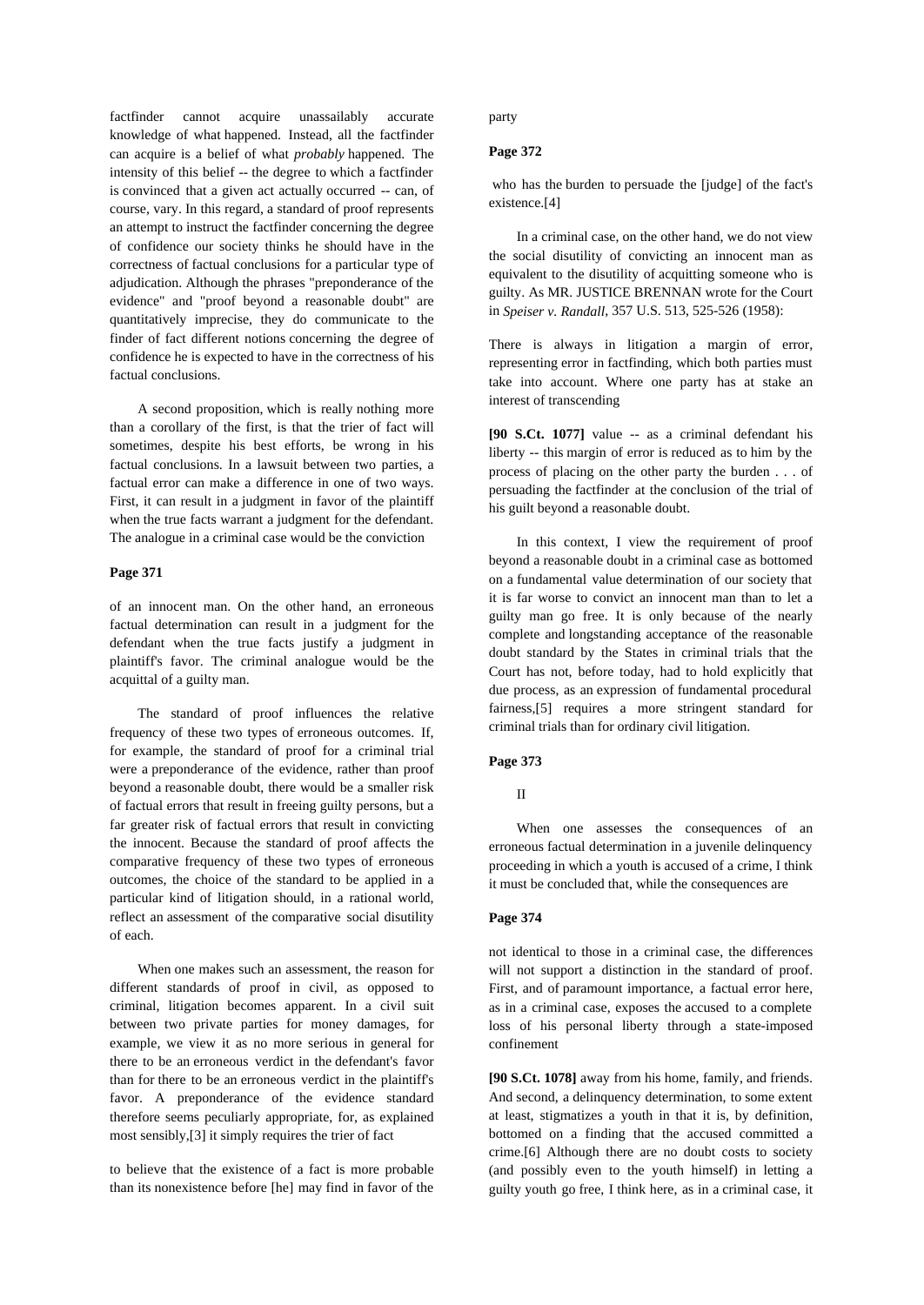is far worse to declare an innocent youth a delinquent. I therefore agree that a juvenile court judge should be no less convinced of the factual conclusion that the accused committed the criminal act with which he is charged than would be required in a criminal trial.

#### III

 I wish to emphasize, as I did in my separate opinion in *Gault,* 387 U.S. 1, 65, that there is no automatic congruence

## **Page 375**

between the procedural requirements imposed by due process in a criminal case and those imposed by due process in juvenile cases.[7] It is of great importance, in my view, that procedural strictures not be constitutionally imposed that jeopardize "the essential elements of the State's purpose" in creating juvenile courts, *id.* at 72. In this regard, I think it worth emphasizing that the requirement of proof beyond a reasonable doubt that a juvenile committed a criminal act before he is found to be a delinquent does not (1) interfere with the worthy goal of rehabilitating the juvenile, (2) make any significant difference in the extent to which a youth is stigmatized as a "criminal" because he has been found to be a delinquent, or (3) burden the juvenile courts with aprocedural requirement that will make juvenile adjudications significantly more time consuming, or rigid. Today's decision simply requires a juvenile court judge to be more confident in his belief that the youth did the act with which he has been charged.

 With these observations, I join the Court's opinion, subject only to the constitutional reservations expressed in my opinion in *Gault.*

## BURGER, J., dissenting

 MR. CHIEF JUSTICE BURGER, with whom MR. JUSTICE STEWART joins, dissenting.

 The Court's opinion today rests entirely on the assumption that all juvenile proceedings are "criminal prosecutions," hence subject to constitutional limitations. This derives from earlier holdings, which, like today's

# **Page 376**

holding, were steps eroding the differences between juvenile courts and traditional criminal courts. The original concept of the juvenile court system was to provide a benevolent and less formal means than criminal courts could provide for dealing with the special, and often sensitive, problems of youthful offenders. Since I see no constitutional requirement of due process sufficient to overcome the legislative judgment of the States in this area, I dissent from further strait-jacketing of an already overly restricted system. What the juvenile court system needs is not more, but less, of the trappings

of legal procedure and judicial formalism; the juvenile court system requires breathing room and flexibility in order to survive, if it can survive, the repeated assaults from this Court.

 Much of the judicial attitude manifested by the Court's opinion today and earlier holdings in this field is really a protest against inadequate juvenile court staffs and facilities; we "burn down the stable to get rid of the mice." The lack of support and the distressing growth of juvenile crime have combined to make for a literal breakdown in many, if not most, juvenile courts. Constitutional problems were not seen while those courts functioned in an atmosphere where juvenile judges were not crushed with an avalanche of cases.

My hope is that today's decision will not spell the end of a generously conceived program of compassionate treatment intended to mitigate the rigors and trauma of exposing youthful offenders to a traditional criminal court; each step we take turns the clock back to the pre-juvenile court era. I cannot regard it as a manifestation of progress to transform juvenile courts into criminal courts, which is what we are well on the way to accomplishing. We can only hope the legislative response will not reflect our own by having these courts abolished.

### **Page 377**

BLACK, J., dissenting

MR. JUSTICE BLACK, dissenting.

The majority states that

many opinions of this Court indicate that it has long been assumed that proof of a criminal charge beyond a reasonable doubt is constitutionally required.

 *Ante* at 362. I have joined in some of those opinions, as well as the dissenting opinion of Mr. Justice Frankfurter in *Leland v. Oregon*, 343 U.S. 790,80 (1952). The Court has never clearly held, however, that proof beyond a reasonable doubt is either expressly or impliedly commanded by any provision of the Constitution. The Bill of Rights, which, in my view, is made fully applicable to the States by the Fourteenth Amendment, *see Adamson v. California* , 332 U.S.46, 71-75 (147) (dissenting opinion), does, by express language, provide for, among other things, a right to counsel in criminal trials, a right to indictment, and the right of a defendant to be informed of the nature of the charges against him.[1] And, in two places, the Constitution provides for trial by jury,[2] but nowhere in that document is there any statement that conviction of crime requires proof of guilt beyond a reasonable doubt. The Constitution thus goes into some detail to spell out what kind of trial a defendant charged with crime should have, and I believe the Court has no power to add to or subtract from the procedures set forth by the Founders. I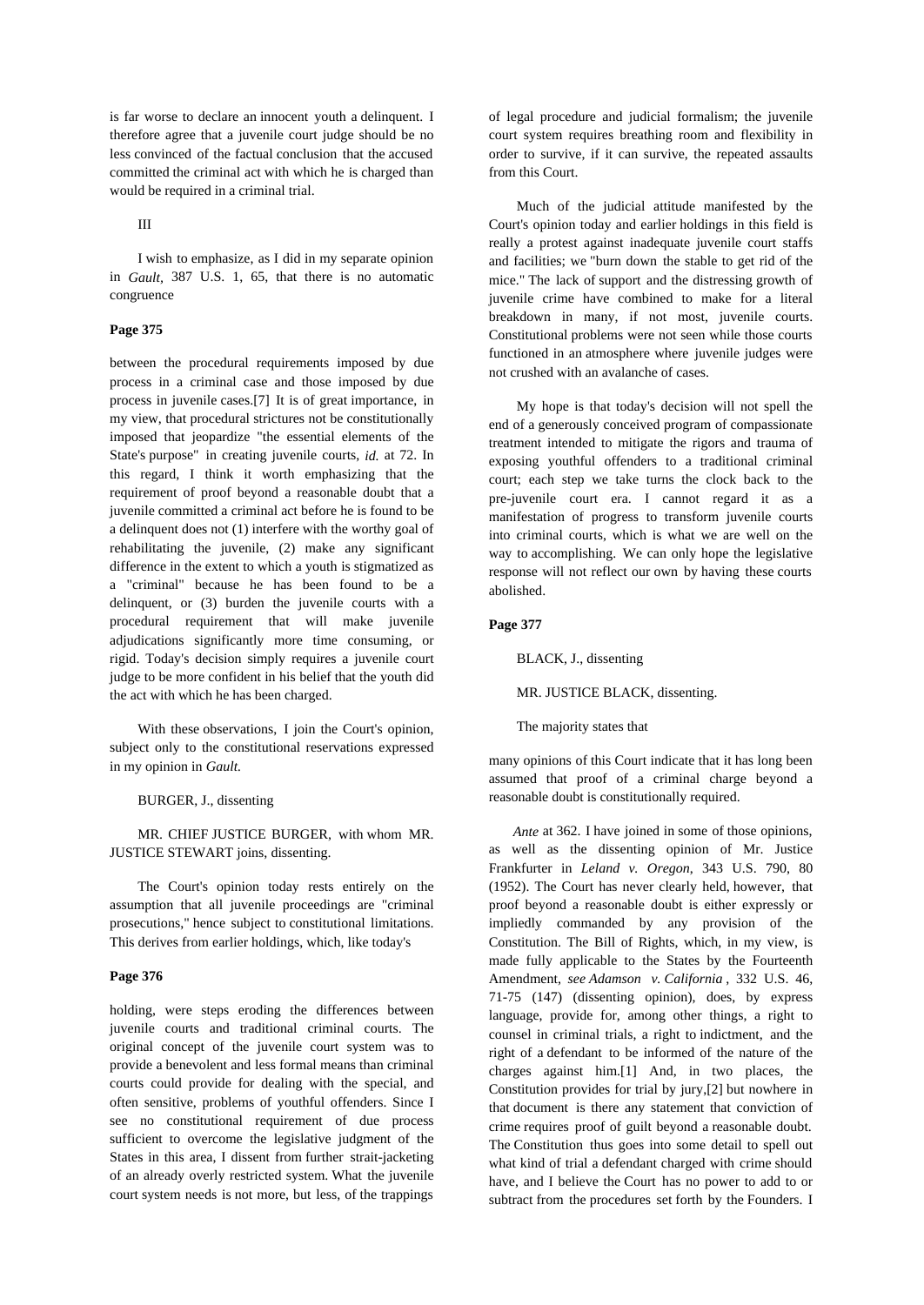realize that it is far easier to substitute individual judges' ideas of "fairness" for the fairness prescribed by the Constitution, but I shall not at any time surrender my belief that that document itself should be our guide, not our own concept of

**[90 S.Ct. 1080]** what is fair, decent, and right. That this old "shock-the-conscience" test is what the Court is relying on, rather than the words of the Constitution,

### **Page 378**

is clearly enough revealed by the reference of the majority to "fair treatment" and to the statement by the dissenting judges in the New York Court of Appeals that failure to require proof beyond a reasonable doubt amounts to a "lack of fundamental fairness." *Ante* at 359, 363. As I have said time and time again, I prefer to put my faith in the words of the written Constitution itself, rather than to rely on the shifting, day-to-day standards of fairness of individual judges.

### **I I I I**

 Our Constitution provides that no person shall be "deprived of life, liberty, or property, without due process of law."[3] The four words -- due process of law -- have been the center of substantial legal debate over the years. *See Chambers v. Florida*, 309 U.S. 227, 235-236, and n. 8 (1940). Some might think that the words themselves are vague. But any possible ambiguity disappears when the phrase isviewed in the light of history and the accepted meaning of those words prior to and at the time our Constitution was written.

 "Due process of law" was originally used as a shorthand expression for governmental proceedings according to the "law of the land" as it existed at the time of those proceedings. Both phrases are derived from the laws of England, and have traditionally been regarded as meaning the same thing. The Magna Carta provided that:

No Freeman shall be taken, or imprisoned, or be disseised of his Freehold, or Liberties, or free Customs, or be outlawed, or exiled, or any otherwise

#### **Page 379**

destroyed; nor will we not pass upon him, nor condemn him, but by lawful Judgment of his Peers, or by the Law of the Land.[4]

 Later English statutes reinforced and confirmed these basic freedoms. In 1350, a statute declared that

it is contained in the Great Charter of the Franchises of England that none shall be imprisoned nor put out of his Freehold, nor of his Franchises nor free Custom, unless it be by the Law of the Land. . . .[5]

Four years later, another statute provided

[t]hat no Man, of what Estate or Condition that he be, shall be put out of Land or Tenement, nor taken nor imprisoned, nor disinherited, nor put to Death without being brought in Answer by due Process of the Law.[6]

 And, in 1363, it was provided "that no man be taken or imprisoned, nor put out of his freehold, without process of law."[7]

 Drawing on these and other sources, Lord Coke, in 1642, concluded that "due process of law" was synonymous with the phrase "by law of the land."[8] One of the earliest cases in this Court to involve the interpretation of the Due Process Clause of the Fifth Amendment declared that

[t]he words, "due process of law," were undoubtedly intended to convey the same meaning as the words "by the law of the land" in Magna Charta.

 *Murray's Lessee v. Hoboken Land & Improv. Co.,* 18 How. 272, 276 (1856).

**[90 S.Ct. 1081]** While it is thus unmistakably clear that "due process of law" means according to "the law of the land," this Court has not consistently defined what "the law of the

#### **Page 380**

land" means, and, in my view, members of this Court frequently continue to misconceive the correct interpretation of that phrase. In *Murray's Lessee, supra,* Mr. Justice Curtis, speaking for the Court, stated:

The constitution contains no description of those processes which it was intended to allow or forbid. It does not even declare what principles are to be applied to ascertain whether it be due process. It is manifest that it was not left to the legislative power to enact any process which might be devised. The article is a restraint on the legislative, as well as on the executive and judicial, powers of the government, and cannot be so construed as to leave congress free to make any process "due process of law" by its mere will. To what principles, then, are we to resort to ascertain whether this process, enacted by congress, is due process? To this, the answer must be two-fold. We must examine the constitution itself to see whether this process be in conflict with any of its provisions. If not found to be so, we must look to those settled usages and modes of proceeding existing in the common and statute law of England before the emigration of our ancestors, and which are shown not to have been unsuited to their civil and political condition by having been acted on by them after the settlement of this country.

*Id.* at 276-277.[9] Later, in *Twining v. New Jersey*, 211 U.S. 78 (1908), Mr. Justice Moody, again speaking for the Court, reaffirmed that "due process of law" meant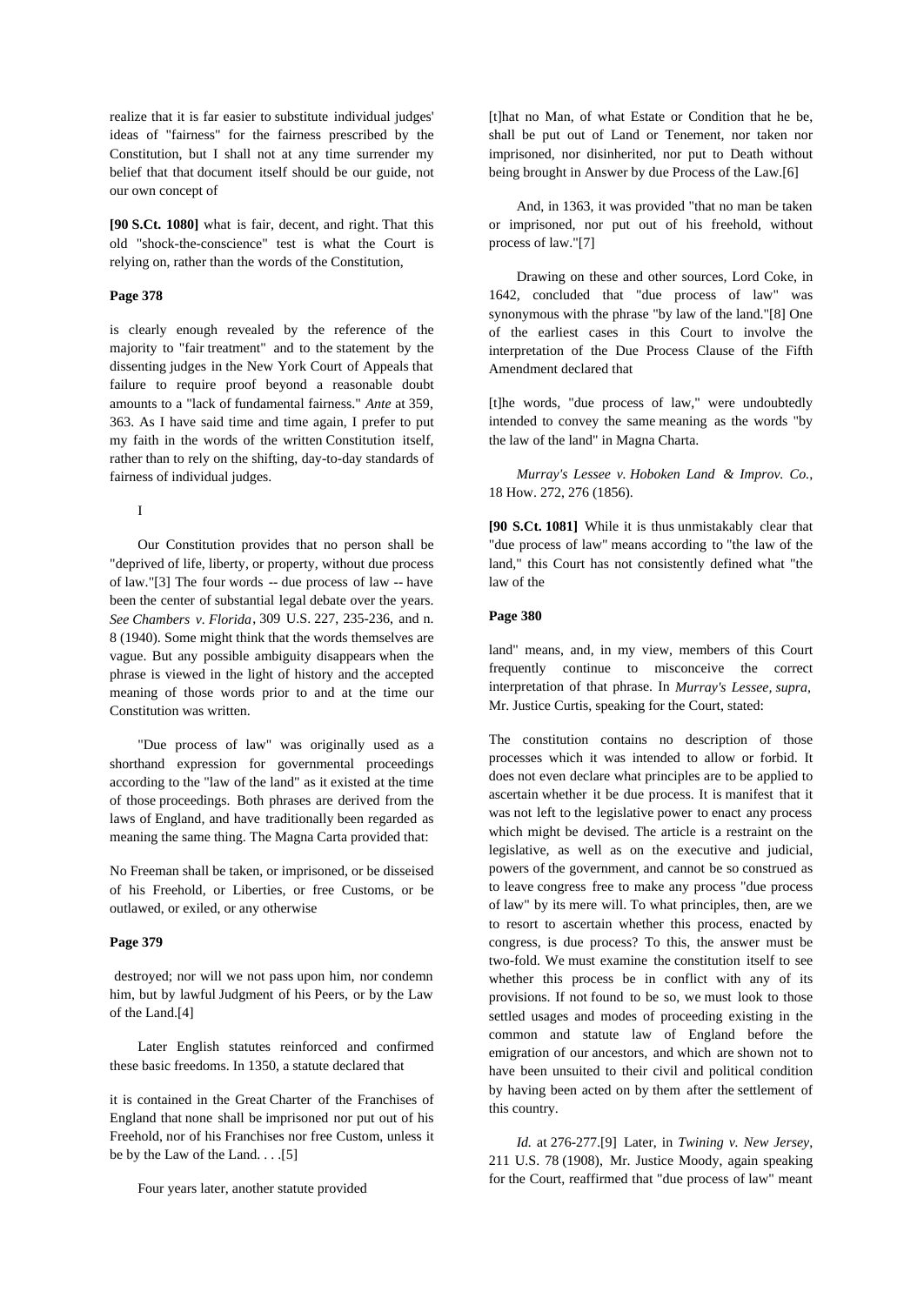"by law of the

### **Page 381**

land," but he went on to modify Mr. Justice Curtis' definition of the phrase. He stated:

First. What is due process of law may be ascertained by an examination of those settled usages and modes of proceedings existing in the common and statute law of England before the emigration of our ancestors, and shown not to have been unsuited to their civil and political condition by having been acted on by them after the settlement of this country. . . .

Second. It does not follow, however, that a procedure settled in English law at the time of the emigration, and brought to this country and practiced by our ancestors, is an essential element of due process of law. If that were so, the procedure of the first half of the seventeenth century would be fastened upon the American jurisprudence like a straight-jacket, only to be unloosed by constitutional amendment. . . .

Third. But, consistently with the requirements of due process, no change in ancient procedure can be made which disregards those fundamental principles, to be ascertained from time to time by judicial action, which have relation to process of law and protect the citizen in his private right, and guard him against the arbitrary action of government.

 *Id.* at 100-101.[10] In those words is found the kernel of the "natural law due process" notion by which this Court frees itself from the limits of a written Constitution and sets

**[90 S.Ct. 1082]** itself loose to declare any law unconstitutional that "shocks its conscience," deprives a person of "fundamental fairness," or violates the principles "implicit in the concept of

## **Page 382**

ordered liberty." *See Rochin v. California*, 342 U.S. 165, 172 (1952); *Palko v. Connecticut*, 302 U.S. 319, 325 (1937). While this approach has been frequently used in deciding so-called "procedural" questions, it has evolved into a device as easily invoked to declare invalid "substantive" laws that sufficiently shock the consciences of atleast five members of this Court. *See, e.g., Lochner v. New York*, 198 U.S. 45 (1905); *Coppage v. Kansas,* 236 U.S. 1 (1915); *Burns Baking Co. v. Bryan*, 264 U.S. 504 (1924); *Griswold v. Connecticut*, 381 U.S. 479 (1965). I have set forth at length in prior opinions my own views that this concept is completely at odds with the basic principle that our Government is one of limited powers, and that such an arrogation of unlimited authority by the judiciary cannot be supported by the language or the history of any provision of the Constitution. *See, e.g., Adamson v. California*, 332 U.S. 46, 68 (1947) (dissenting opinion); *Griswold v. Connecticut, supra,* at 507 (1965) (dissenting opinion).

 In my view, both Mr. Justice Curtis and Mr. Justice Moody gave "due process of law" an unjustifiably broad interpretation. For me, the only correct meaning of that phrase is that our Government must proceed according to the "law of the land" -- that is, according to written constitutional and statutory provisions as interpreted by court decisions. The Due Process Clause, in both the Fifth and Fourteenth Amendments, in and of itself, does not add to those provisions, but, in effect, states that our governments are governments of law, and constitutionally bound to act only according to law.[11] To some, that view may seem a degrading and niggardly view

**[90 S.Ct. 1083]** of what is undoubtedly a fundamental part of our basic freedoms.

### **Page 383**

But that criticism fails to note the historical importance of our Constitution and the virtual revolution in the history of the government of nations that was achieved by forming a government that, from the beginning, had its limits of power set forth in one written document that

## **Page 384**

also made it abundantly clear that all governmental actions affecting life, liberty, and property were to be according to law.

 For years, our ancestors had struggled in an attempt to bring England under one written constitution, consolidating in one place all the threads of the fundamental law of that nation. They almost succeeded in that attempt,[12] but it was not until after the American Revolution that men were able to achieve that long-sought goal. But the struggle had not been simply to put all the constitutional law in one document, it was also to make certain that men would be governed by law, not the arbitrary fiat of the man or men in power. Our ancestors' ancestors had known the tyranny of the kings and the rule of man and it was, in my view, in order to insure against such actions that the Founders wrote into our own Magna Carta the fundamental principle of the rule of law, as expressed in the historically meaningful phrase "due process of law." The many decisions of this Court that have found in that phrase a blanket authority to govern the country according to the views of atleast five members of this institution have ignored the essential meaning of the very words they invoke. When this Court assumes for itself the power to declare any law -- state or federal -- unconstitutional because it offends the majority's own views of what is fundamental and decent in our society, our Nation ceases to be governed according to the "law of the land," and instead becomes one governed ultimately by the "law of the judges."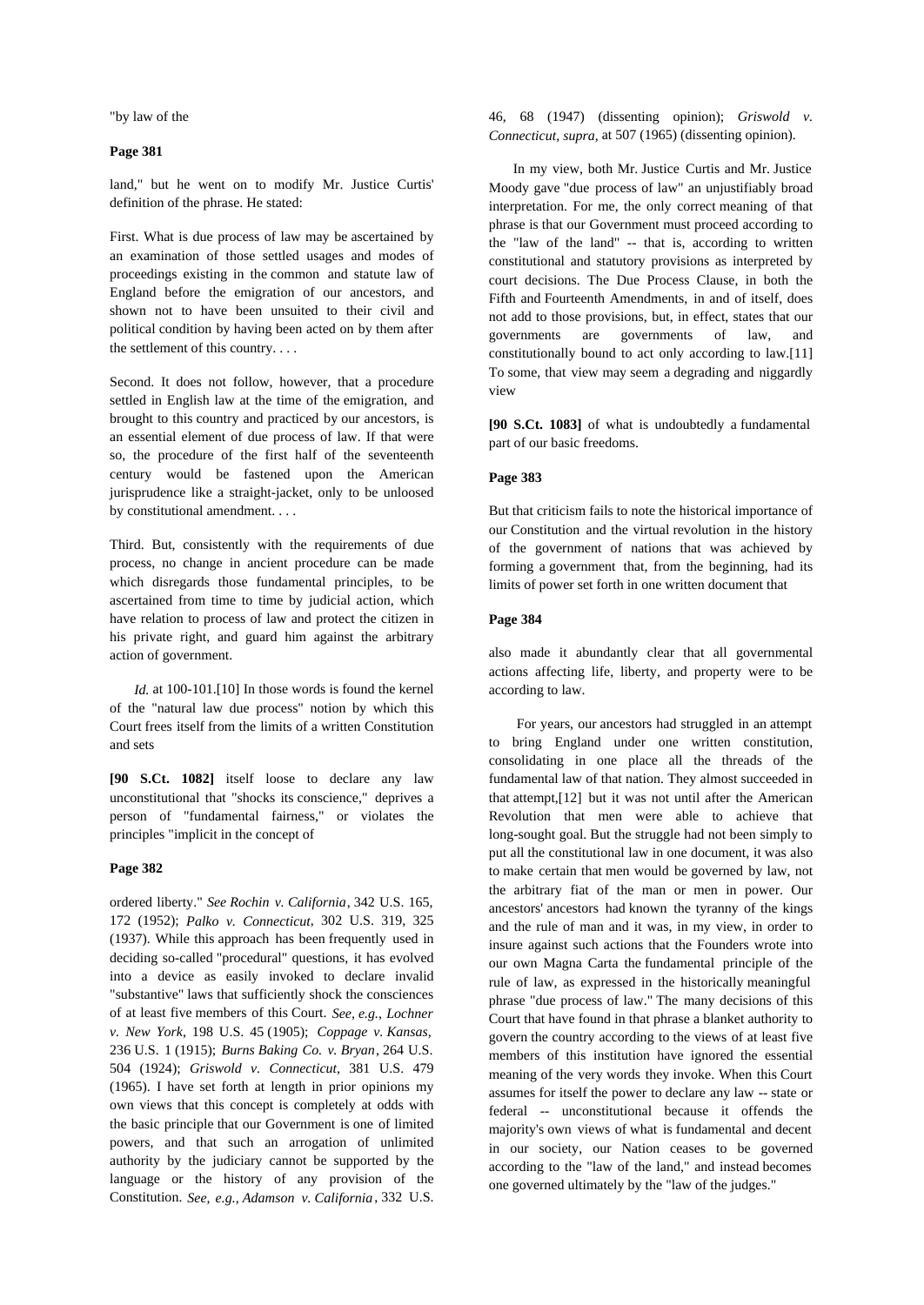It can be, and has been, argued that, when this Court strikes down a legislative act because it offends the idea of "fundamental fairness," it furthers the basic thrust of our Bill of Rights by protecting individual freedom.

#### **Page 385**

But that argument ignores the effect of such decisions on perhaps the most fundamental individual liberty of our people -- the right of each man to participate in the self-government of his society. Our Federal Government was set up as one of limited powers, but it was also given broad power to do all that was "necessary and proper" to carry out its basic purpose of governing the Nation, so long as those powers were not exercised contrary to the limitations set forth in the Constitution. And the States, to the extent they are not restrained by the provisions in that document, were to be left free to govern themselves in accordance with their own views of fairness and decency. Any legislature presumably passes a law because it thinks the end result will help more than hinder, and will thus further the liberty of the society as a whole. The people, through their elected representatives, may, of course, be wrong in making those determinations, but the right of self-government that our Constitution preserves is just as important as any of the specific individual freedoms preserved in the Bill of Rights. The liberty of government by the people, in my opinion, should never be denied by this Court except when the decision of the people, as stated in laws passed by their chosen representatives, conflicts with the express or

**[90 S.Ct. 1084]** necessarily implied commands of our Constitution.

### **II** and the same state of  $\mathbf{I}$

 I admit a strong, persuasive argument can be made for a standard of proof beyond a reasonable doubt in criminal cases -- and the majority has made that argument well -- but it is not for me as a judge to say for that reason that Congress or the States are without constitutional power to establish another standard that the Constitution does not otherwise forbid. It is quite true that proof beyond a reasonable doubt has long been required in federal criminal trials. It is also true that

### **Page 386**

this requirement is almost universally found in the governing lawsof the States. And as long as a particular jurisdiction requires proof beyond a reasonable doubt, then the Due Process Clause commands that every trial in that jurisdiction must adhere to that standard. *See Turner v. United States*, 396 U.S. 398, 430 (1970) (BLACK, J., dissenting). But when, as here, a State, through its duly constituted legislative branch, decides to apply a different standard, then that standard, unless it is otherwise unconstitutional, must be applied to insure that persons are treated according to the "law of the land." The State of New York has made such a decision, and, in my view, nothing in the Due Process Clause invalidates it.

---------

Notes:

[1] Thus, we do not see how it can be said in dissent that this opinion

rests entirely on the assumption that all juvenile proceedings are "criminal prosecutions," hence subject to constitutional limitations.

As in *Gault,*

we are not here concerned with . . . the pre-judicial stages of the juvenile process, nor do we direct our attention to the post-adjudicative or dispositional process.

387 U.S. at 13. In New York, the adjudicatory stage of a delinquency proceeding is clearly distinct from both the preliminary phase of the juvenile process and from its dispositional stage. *See* N.Y.Family Court Act §§ 731-749. Similarly, we intimate no view concerning the constitutionality of the New York procedures governing children "in need of supervision." *See id.* at §§ 711-712, 742-745. Nor do we consider whether there are other "essentials of due process and fair treatment" required during the adjudicatory hearing of a delinquency proceeding. Finally, we have no occasion to consider appellant's argument that § 744(b) is a violation of the Equal Protection Clause, as well as a denial of due process.

[2] The ruling appears in the following portion of the hearing transcript:

Counsel: Your Honor is making a finding by the preponderance of the evidence.

Court: Well, it convinces me.

Counsel: It's not beyond a reasonable doubt, Your Honor.

Court: That is true. . . . Our statute says a preponderance, and a preponderance it is.

[3] *Accord, e.g., In re Dennis M.,* 70 Cal.2d 444, 450 P.2d 298 (1969); *In re Ellis,* 253 A.2d 789 (D.C.Ct.App. 1969); *State v. Arenas,* 253 Ore. 215, 453 P.2d 915 (1969); *State v. Santana,* 444 S.W.2d 614 (Texas 1969). *Contra, United States v. Costanzo,* 395 F.2d 441 (C.A.4th Cir.1968); *In re Urbasec,* 38 Ill.2d 535, 232 N. F.2d 716 (1967); *Jones v. Commonwealth,* 185 Va. 335, 38 S.E.2d 444 (1946); N.D.Cent.Code § 27-202n(2) (Supp. 1969); Colo.Rev.Stat.Ann. § 22-3-6(1) (1967); Md.Ann.Code, Art. 26, § 70-18(a) (Supp. 1969); N.J.Ct.Rule 6:9(1)(f) (1967), Wash.Sup.Ct., Juv.Ct.Rule § 4.4(b) (1969); *cf. In re Agler,* 19 Ohio St.2d 70, 249 N.E.2d 808 (1969).

Legislative adoption of the reasonable doubt standard has been urged by the National Conference of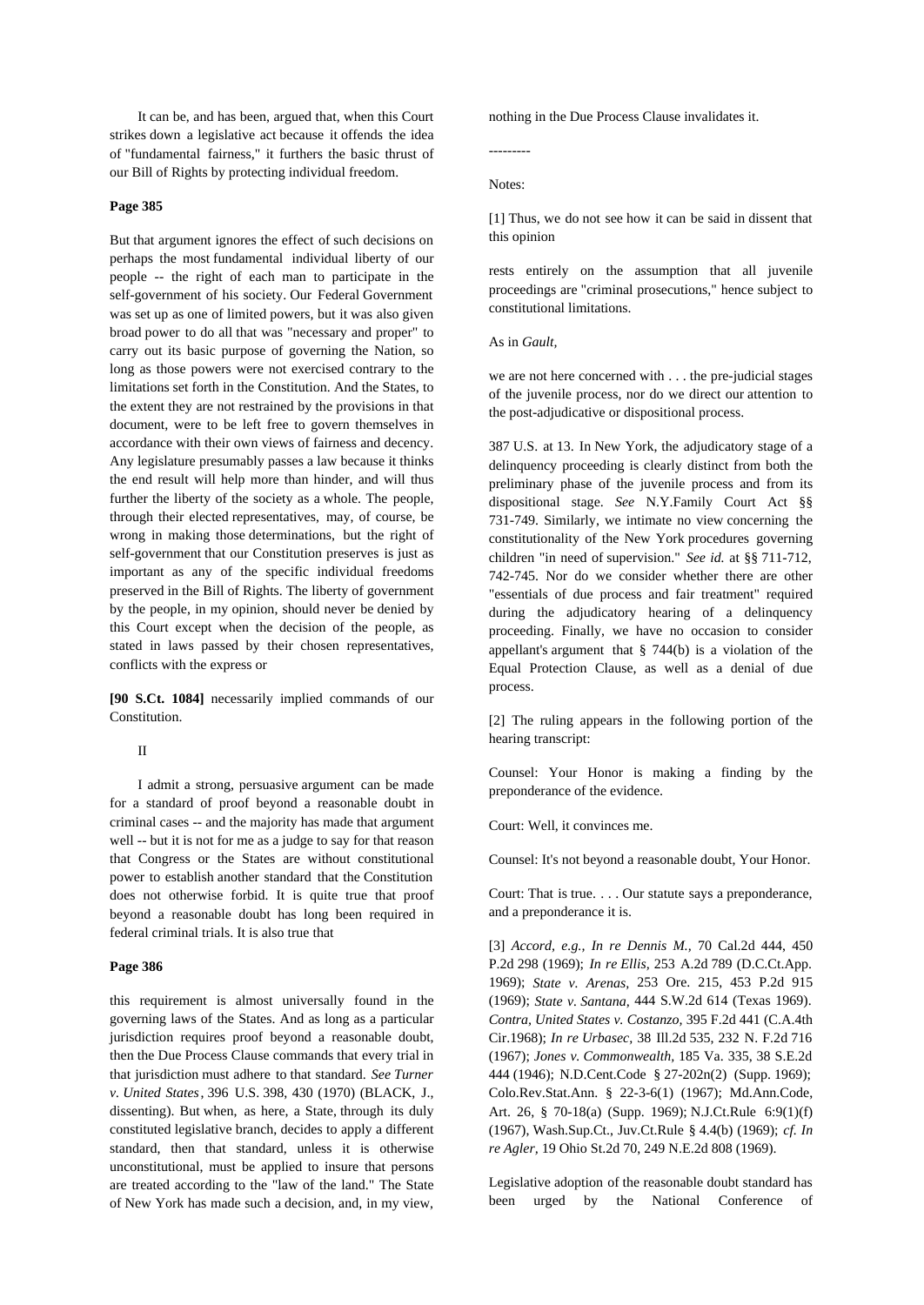Commissioners on Uniform State Laws and by the Children's Bureau of the Department of Health, Education, and Welfare's Social and Rehabilitation Service. *See* Uniform Juvenile Court Act § 29(b) (1968); Children's Bureau, Social and Rehabilitation Service, U.S. Department of Health, Education, and Welfare, Legislative Guide for Drafting Family and Juvenile Court Acts § 32(c) (1969). *Cf.* the proposal of the National Council on Crime and Delinquency that a "clear and convincing" standard be adopted. Model Rules for Juvenile Courts, Rule 26, p. 57 (1969). *See generally* Cohen, The Standard of Proof in Juvenile Proceedings: *Gault* Beyond a Reasonable Doubt, 68 Mich.L.Rev. 567 (1970).

[4] Appellee, New York City, apparently concedes as much in its Brief, page 8, where it states:

unconstitutionally denies due process because it does not provide for use of the reasonable doubt standard probably would not have a serious impact if all that resulted would be a change in the quantum of proof.

And Dorsen & Rezneck, *supra,* at 27, have observed:

[T]he reasonable doubt test is superior to all others in protecting against an unjust adjudication of guilt, and that is as much a concern of the juvenile court as of the criminal court. It is difficult to see how the distinctive objectives of the juvenile court give rise to a legitimate institutional interest in finding a juvenile to have committed a violation of the criminal law on less evidence than if he were an adult.

[5] The more comprehensive and effective the procedures used to prevent public disclosure of the finding, the less the danger of stigma. As we indicated in *Gault,* however, often, the "claim of secrecy . . . is more rhetoric than reality." 387 U.S. at 24.

[6] *Compare* this Court's rejection of the preponderance standard in deportation proceedings, where we ruled that the Government must support its allegations with "clear, unequivocal, and convincing evidence." *Woodby v. Immigration and Naturalization Service*, 385 U.S. 276, 285 (1966). Although we ruled in *Woodby* that deportation is not tantamount to a criminal conviction, we found that, since it could lead to "drastic deprivations," it is impermissible for a person to be "banished from this country upon no higher degree of proof than applies in a negligence case." *Ibid.*

[1] *See also* Paulsen, Juvenile Courts and the Legacy of '67, 43 Ind.L.J. 527, 551-552 (1968).

[2] For an interesting analysis of standards of proof *see* Kaplan, Decision Theory and the Factfinding Process, 20 Stan.L.Rev. 106, 1071-1077 (1968).

[3] The preponderance test has been criticized,

justifiably, in my view, when it is read as asking the trier of fact to weigh in some objective sense the quantity of evidence submitted by each side, rather than asking him to decide what he believes most probably happened. *See* J. Maguire, Evidence, Common Sense and Common Law 180 (147).

[4] F. James, Civil Procedure 25251 (1965); *see* E. Morgan, Some Problems of Proof Under the Anglo-American System of Litigation 85 (1956).

A determination that the New York law enactment, *ipso facto,* is part of the law of the land, and [5] In dissent, my Brother BLACK again argues that, apart from the specific prohibitions of the first eight amendments, any procedure spelled out by a legislature - no matter how unfair -- passes constitutional muster under the Due Process Clause. He bottoms his conclusion on history that he claims demonstrates (1) that due process means "law of the land"; (2) that any legislative (3) that the Fourteenth Amendment incorporates the prohibitions of the Bill of Rights and applies them to the States. I cannot refrain from expressing my continued bafflement at my Brother BLACK's insistence that due process, whether under the Fourteenth Amendment or the Fifth Amendment, does not embody a concept of fundamental fairness as part of our scheme of constitutionally ordered liberty. His thesis flies in the face of a course of judicial history reflected in an unbroken line of opinions that have interpreted due process to impose restraints on the procedures government may adopt in its dealing with its citizens, *see, e.g.,* the cases cited in my dissenting opinions in *Poe v. Ullman*, 367 U.S. 497, 522, 539-545 (1961); *Duncan v. Louisiana*, 391 U.S. 145, 171 (1968); as well as the uncontroverted scholarly research (notwithstanding H. Flack, The Adoption of the Fourteenth Amendment (1908)), respecting the intendment of the Due Process Clause of the Fourteenth Amendment, *see* Fairman, Does the Fourteenth Amendment Incorporate the Bill of Rights? The Original Understanding, 2 Stan.L.Rev. 5 (1949). Indeed, with all respect, the very case cited in Brother BLACK's dissent as establishing that "due process of law" means "law of the land" rejected the argument that any statute, by the mere process of enactment, met the requirements of the Due Process Clause. *In Murray's Lessee v. Hoboken Land & Improv. Co.,* 18 How. 272 (1856), an issue was whether a "distress warrant" issued by the Solicitor of the Treasury under an Act of Congress to collect money due for taxes offended the Due Process Clause. Justice Curtis wrote:

> That the warrant now in question is legal process, is not denied. It was issued in conformity with an act of Congress. But is it "due process of law?" The constitution contains no description of those processes which it was intended to allow or forbid. It does not even declare what principles are to be applied to ascertain whether it be due process. *It is manifest that it was not left to the legislative power to enact any process which might be devised.* The article is a restraint on the legislative, as well as on the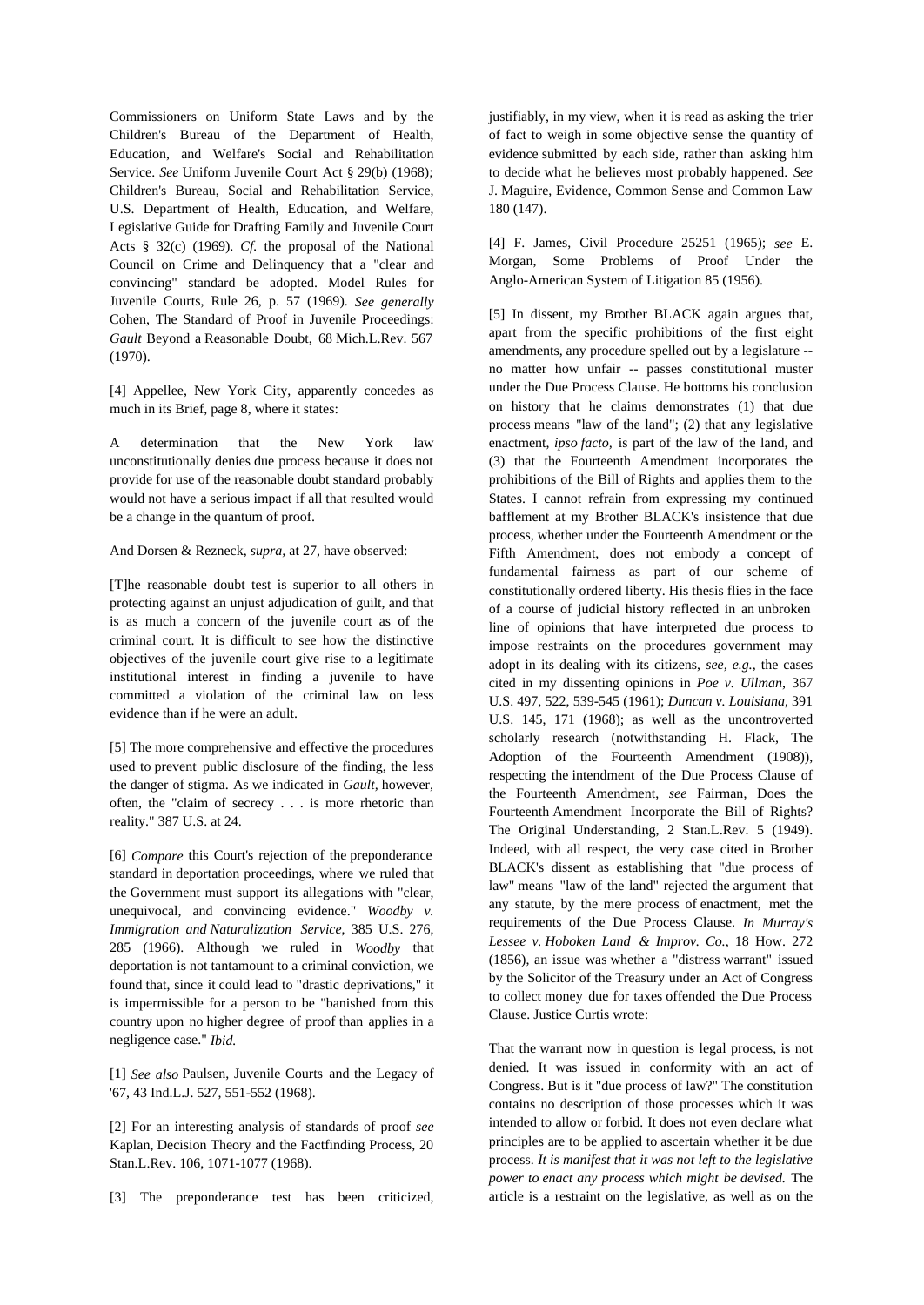executive and judicial, powers of the government, and cannot be so construed as to leave congress free to make any process "due process of law" by its mere will.

*Id.* at 276. (Emphasis supplied.)

[6] The New York statute was amended to distinguish between a "juvenile delinquent," *i.e.,* a youth "who does any act which, if done by an adult, would constitute a crime," N.Y.Family Court Act § 712 (1963), and a "[p]erson in need of supervision" [PINS] who is a person

who is an habitual truant or who is incorrigible, ungovernable or habitually disobedient and beyond the lawful control of parent or other lawful authority.

The PINS category was established in order to avoid the stigma of finding someone to be a "juvenile delinquent" unless he committed a criminal act. The Legislative Committee report stated:

"Juvenile delinquent" is now a term of disapproval. The judges of the Children's Court and the Domestic Relations Court of course are aware of this, and also aware that government officials and private employers often learn of an adjudication of delinquency.

N.Y.Jt.Legislative Committee on Court Reorganization, The Family Court Act, pt. 2, p. 7 (1962). Moreover, the powers of the police and courts differ in these two categories of cases. *See id.* t 7-9. Thus, in a PINS-type case, the consequences of an erroneous factual determination are by no means identical to those involved here.

[7] In *Gault,* for example, I agreed with the majority that due process required (1) adequate notice of the "nature and terms" of the proceedings; (2) notice of the right. to retain counsel, and an obligation on the State to provide counsel for indigents "in cases in which the child may be confined", and (3) a written record "adequate to permit effective review." 387 U.S. at 72. Unlike the majority, however, I thought it unnecessary at the time of *Gault* to impose the additional requirements of the privilege against self-incrimination, confrontation, and cross-examination.

[1] Amdts. V, VI, U.S. Constitution.

[2] Art. III, § 2, cl. 3; Amdt. VI, U.S. Constitution.

[3] The Fifth Amendment applies this limitation to the Federal Government, and the Fourteenth Amendment imposes the same restriction on the States.

[4] 9 Hen. 3, C. 29 (1225). A similar provision appeared in c. 39 of the original issue signed by King John in 1215.

[5] 25 Edw.3, Stat. 5, c. IV.

[6] 28 Edw. 3, c. III.

[7] 37 Edw. 3, c. XVIII.

[8] Coke's Institutes, Second Part., 50 (1st ed. 1642).

[9] *Cf.*United States v. Hudson, 7 Cranch 32 (1812), in which the Court held that there was no jurisdiction in federal courts to try criminal charges based on the common law, and that all federal crimes must be based on a statute of Congress.

[10] *Cf.* the views of Mr. Justice Iredell in *Calder v. Bull,* 3 Dall. 386, 398 (1798).

[11] It is not the Due Process Clause of the Fourteenth Amendment, standing alone, that requires my conclusion that that Amendment was intended to apply fully the protection of the Bill of Rights to actions by the States. That conclusion follows from the language of the entire first section of the Fourteenth Amendment, as illuminated by the legislative history surrounding its adoption. *See Adamson v. California, supra,* at 71-75, 92-123.

MR. JUSTICE HARLAN continues to insist that uncontroverted scholarly research shows that the Fourteenth Amendment did not incorporate the Bill of Rights as limitations on the States.*See Poe v. Ullman* , 367 U.S. 497, 540 (1961) (dissenting opinion); *Griswold v. Connecticut, supra,* at 500 (concurring in judgment); *ante* at 372-373, n. 5. I cannot understand that conclusion. Mr. Fairman, in the article repeatedly cited by MR. JUSTICE HARLAN, surveys the legislative history and concludes that it is his opinion that the amendment did not incorporate the Bill of Rights. Mr. Flack, in at lest an equally "scholarly" writing, surveys substantially the same documents relied upon by Mr. Fairman and concludes that a prime objective of Congress in proposing the adoption of the Fourteenth Amendment was "[t]o make the Bill of Rights (the first eight Amendments) binding upon, or applicable to, the States." *Compare* H. Flack, The Adoption of the Fourteenth Amendment 94 (1908), *with* Fairman, Does the Fourteenth Amendment Incorporate the Bill of Rights? The Original Understanding, 2 Stan.L.Rev. 5 (1949). It is, of course, significant that, since the adoption of the Fourteenth Amendment, this Court has held almost all the provisions of the Bill of Rights applicable to the States: the First Amendment, *e.g., Gitlow v. New York*, 268 U.S. 652 (1925), *Cantwell v. Connecticut*, 310 U.S. 296 (1940), *Edwards v. South Carolina* , 372 U.S. 229 (1963); the Fourth Amendment, *Mapp v. Ohio*, 367 U.S. 643 (1961); the Fifth Amendment, *Chicago B. & Q. R. Co. v. Chicago*, 166 U.S. 226 (1897), *Malloy v. Hogan,* 378 U.S. 1 (1964), *Benton v. Maryland* , 395 U.S. 784 (1969); the Sixth Amendment, *Gideon v. Wainwright*, 372 U.S. 335 (1963), *Pointer v. Texas*, 380 U.S. 400 (1965), *Klopfer v. North Carolina*, 386 U.S. 213 (1967), *Duncan v. Louisiana*, 391 U.S. 145 (1968), and the Eighth Amendment, *Robinson v. California*, 370 U.S. 660 (1962). To me, this history indicates that, in the end, Mr. Flack's thesis has fared much better than Mr.